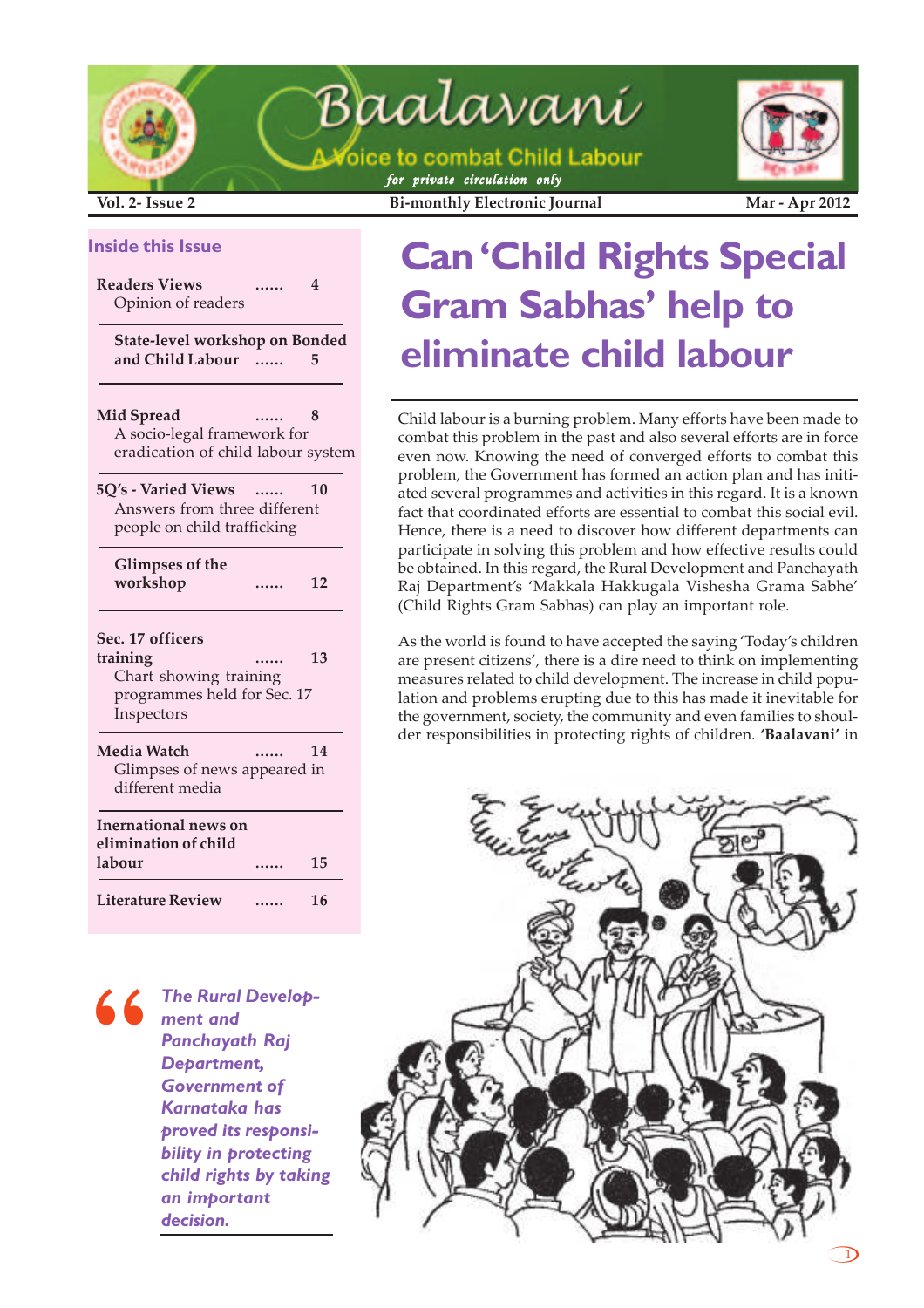this issue has attempted to discover how other government departments can join its hands in combating the problem of child labour. The Department of Rural Development and Panchayath Raj, Government of Karnataka has proved its responsibility in protecting child rights by taking an important decision. The Department has made it mandatory to conduct 'Child Rights Special Gram Sabhas' in all the Gram Panchayats of the State, vide its circular on September 30, 2006 (Cir. No. 367, dt: 18.09.2006)

This issue of **'Baalavani'** has attempted to focus on how other departments can join its hands to combat child labour. As explained above the Department of Rural Development and Panchayath Raj has issued orders vide Cir. No. 367, dt: 18.09.2006, making it mandatory to conduct 'Child Rights Special Gram Sabhas' in all the Gram panchayats to discuss the problems of children at the Gram Panchayath level and solving them at this level itself.

#### **What is a Child Rights Special Gram Sabha?**

Gram Panchayats which consider these problems as development issues and attempt to assess the condi-

**"**

*Gram Panchayats which consider these problems as development issues and attempt to assess the condition of children, identify their problems and try to solve them, can be called as 'Child Friendly' GPs.*

tion of children, identify their problems and try to solve them, can be called as 'Child Friendly' GPs. Such GPs also should try to follow up the implementation measures, results and try to analyse the problems.

Anganwadi workers, health work-

ers, school education volunteers, child right protection members and all those people who work for overall child development should try to evince exact data related to children, analyse their problems and take suitable decisions by involving children in the process. Local bodies need to carry out this work in an organised manner with the involvement of the community, by discussing the problems with the children. Those GPs which attempt to carry out all the above activities and take up issues related to the problems of children and arrive at decisions at this level itself are called as 'Child Rights Special Gram Sabhas.'

*(Courtesy: 'Makkala Hakkugala Jaarigagi Makkala Grama Sabhe, Nirvahane haagu Tharabethigondu Soochita Kaipidi, Child Rights Trust, Bangalore.)*



According to the Rural Development and Panchayat Raj Department's circular no. 367, dt 18.09.2006, it is the right of each and every child to get nutritious food for health development and scientifically based education and games for mental development. All children in the age group of 3 to 6 years should be admitted to anganwadis and schools and obtain education. The circular also includes the point 'creating awareness against practice of bonded labour and engaging of children in agricultural works', which is noticeable.

Besides, it is also essential to take a look at the United Nations Child Rights Agreement, which has 54 Sections. The Article on 'prevention of child labour' states; Children means below 18 years of age. All children in this age should spend their school time at schools, learning, writing, learning mathematics, playing games, involving in sports, have entertainment, should be in school environment with teachers. Children should not engage in any such activity which spoils their minds and bodies. It is a shame for the respective community, local bodies, State and Central Governments where children are found to be engaged in labour.

It is essential for the Government to come with a policy to completely ban employment of child labour. Girl children are forced to quit school and are pushed into work in agricultural fields, farms, domestic work, etc., while boys are made to work in hotels, garages, etc., which is wrong. Children should be involved only in such works which they can afford to do and only in personal family works. Engaging children in labour, pledging them, pledging them as bonded labourers expecting monetary returns should not be encouraged. There is a need to create an environment where anybody could question any child who is found to be out of school.

Apart from the above mentioned laws/policies, the Right to Free Education Act, Child labour (Prohibition & Regulation) Act, 1986, etc., it is mandatory that all the children should get education.

#### **How can 'Child Rights Gram Sabhas' help to combat child labour?**

**'Baalavani'** contacted Shri Vasudeva Sharma, Executive Director of Child Rights Trust, an NGO working

 $\mathcal{D}$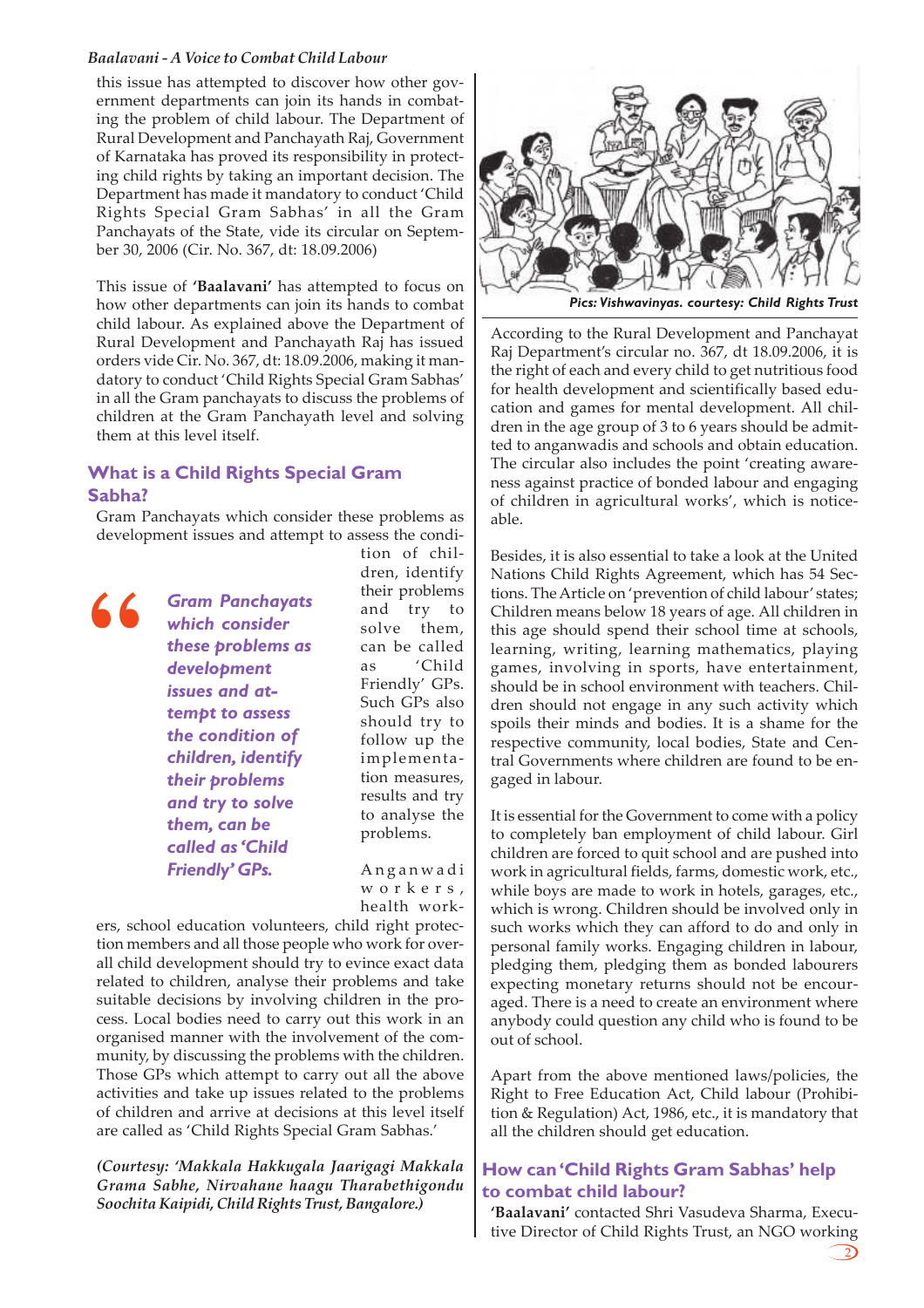for protection of child rights and Coordinator of 'Karnataka Child Rights Observatory' and shared his views in this regard. Explaining about the functions and responsibilities of 'Child Rights Special Gram Sabhas', Mr. Sharma said that the basic responsibilities included to see that all children receive their basic rights like; nutritious food for development of health, arriving at scientific methods and through innovative learning and playing methods to develop children mentally and physically, admit all children in the age group of 3 to 6 years to anganwadis and schools, creating awareness against engaging children in agricultural labour and taking care of girl children. He expressed his view that apart from these basic responsibilities the 'Child Rights Special Gram Sabhas' can contribute a lot for the cause of children by involving children themselves and discussing about their problems. "Being a part of Karnataka State Child Rights observatory (KCRO) and also Karnataka State Commission for Protection of Child Rights, I have experienced and witnessed several other important points which needs to be noticed. As per my observation there is no proper data about children in any of the GPs. The initiative of holding 'Child Rights Special Gram Sabhas' have been very useful. It has provided a wonderful platform for the children to express

*The basic responsibilities include to see that all children receive their basic rights like; nutritious food for development of health, arriving at scientific methods and through innovative learning and playing methods to develop children mentally and physically, admit all children in the age group of 3 to 6 years to anganwadis and schools, creating awareness against engaging children in agricultural labour and taking care of girl children.*

their problems and find solutions immediately. Children also face many problems relating to lessons, games, education, etc., which they cannot share with anybody and also cannot hope to find a solution many times. But, the 'Child Rights Special Gram Sabhas' have been an ideal platform for children in sharing their problems and also there are many examples where their problems were solved on the spot.

<u> 3)</u>



**"**

*Case Study: Kankavva's Desire*

*Kanakavva hails from a poor family in Hatti, a small hamlet, in Koppal district. Her parents are old and are unable to work. They do not own even a small house and live in a tiny hut in the hamlet. But Kanakavva is an active girl with lot of dreams like any other normal children. Her dreams to learn and aim big in life were shattered in her young age, due to poverty. The family could not afford to provide education to her. Luckily for Kanakavva a day came where she got an opportunity to fulfil all her dreams. Kanakavva's desires developed wings on that fateful day when 'Child Rights Special Gram Sabha' was held in her village. Kanakavva who participated in the meeting gathered all her courage and explained about her woes in front of the GP members and others. Listening to her woes the GP development officer got up and announced to shoulder Kanakavva's educational expenses. Not only this, he also announced to provide a house for her parents.*

*Kanakavva is presently going to school and learning like any other child. This incident took place during the 'Child Rights Special Gram Sabha' held in the month of March 26, 2011 at Lebagera Panchayat in Koppal district. (Case study Courtesy: 'Makkala Hakkugala Vishesha Grama Sabhegalu', Child Rights Trust, Bangalore)*

The above case study reveals how children can share their problems and find solution through 'Makkala Grama Sabhas'. There are many such topics and points where solutions to childrens problems can be found in conduct these meetings, programmes and activities which are needed to be held during such meetings, responsibilities of GP president, members, secretary, CEO, guides, etc. This would be of great help for the authorities concerned in organising these Sabhas and making it successful.

The presence of children, protection of child rights, development and participation are a few major important points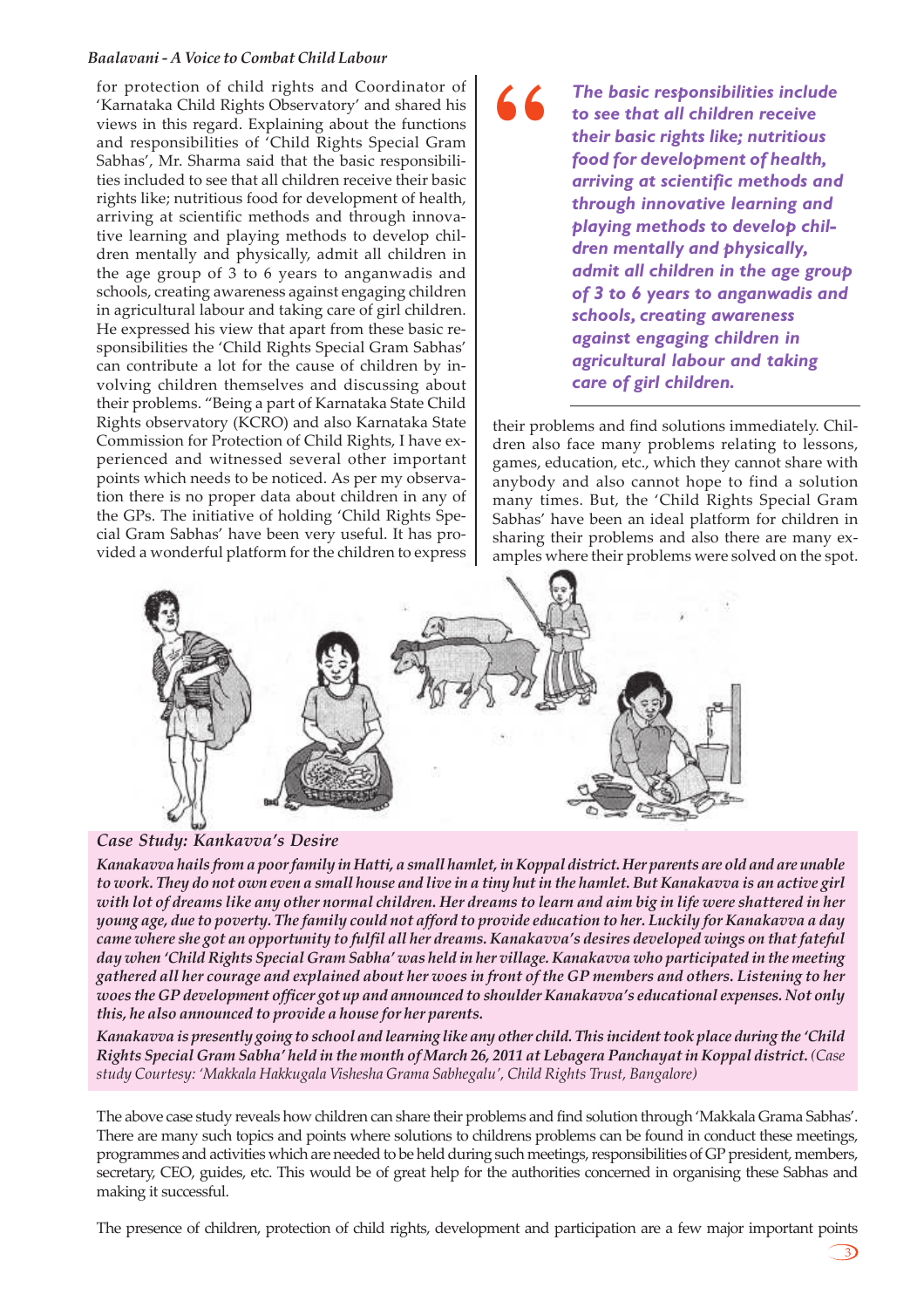which add to the development of a nation. Likewise, local governments at the panchayath level should also notice progress of children thereby focusing on development of their respective GPs. In the year 2003, Child Rights Trust had initiated a similar drive to assess the status and condition of children. Efforts were made to collect relevant details by visiting aganwadis, health service volunteers and schools in several districts of North Karnataka. It had also involved in a project to rescue and rehabilitate child labourers, initiated by UNICEF and NORAD in the districts of Gulbarga, Davangere and Magadi in Bangalore Rural District and had strived to uphold the rights of children. During the GP, taluk and ZP elections, the organisation was also instrumental in canvassing the importance and need of protecting child rights among the candidates. Efforts were made to sensitize the GP representatives on particular points related to children, which need to be focussed. The organisation was also successful in receiving good response, claims Mr. Vasudeva Sharma.

There are thousands of orphaned children, neglected children, children working as bonded labourers, children who have un-

dergone various kinds of harassment and violence, children who have been pushed out of schools or houses, out of school children, child labourers, etc. in the State. It is essential to identify the problems of such children and provide solutions to them at the Gram Panchayath level itself. If the GPs can strive to understand about the need to combat child labour, understand and implement various government programmes for rescue and rehabilitation of child labourers, finding a solution to this problem would not be difficult.

"All the Gram Panchayaths in the State should strive to collect all the information related to children, analyse them and take necessary steps at the local level itself. If this can be made possible, the responsibility of the country as per its International agreement to protect child rights and achievement of the Human Development Millennium Goal could be easier. It can prove that our nation has taken a leap towards protection of child rights," says Mr. Sharma.

Congratulations. Happy to receive the 8th issue of 'Baalavani.' As usual the page making has come out good and bright and the content of the story is worth reading. Colour combination too makes it quite readable and one would surely enjoy while reading. But some of the children's pictures used in this issue looks out of focus. These pictures represents a different class. I mean, most of the children in the photo looks more of middle and upper middle class. I am sure our focus is on deprived children and it would be more appropriate if we use their photos. I may be wrong but think it over. Good luck for you and the team.



**Dr. Ashok Kumar,** HOD, Electronic Media, University of Bangalore.

Will try to pen an article related to child labour and send it to be published in 'Baalavani'. Also I will try to send you the work that is been done by us in working with various communities in Tumkur and starting the Child Rights Club in 2 gram panchayats in Koratagere Taluk , Tumkur.

#### **Mr.Shashidhar .C**

Program Manager, Department of Social work, Acharya Institute of Management and Sciences

'Baalavani' contains excellent write-ups, which is very educative to the society. Thanks for sharing this information.

#### **M.ALAKANANDA,**

Manager-HR & Admin, M/s. N. Ranga Rao & Sons, Mysore Mob: 9008102820

We would like to subscribe for the 'Baalavani.' Is it only an electronic news paper? Can we get a printed edition of Kannada and English? How much is the subscription rate? Kindly send me all subscription details?

#### **Sr.Teena Xavier**

Project officer Holy Cross Comprehensive Rural Health Project, Hanur, Kollegal Tk., Chamarajnagar Dt.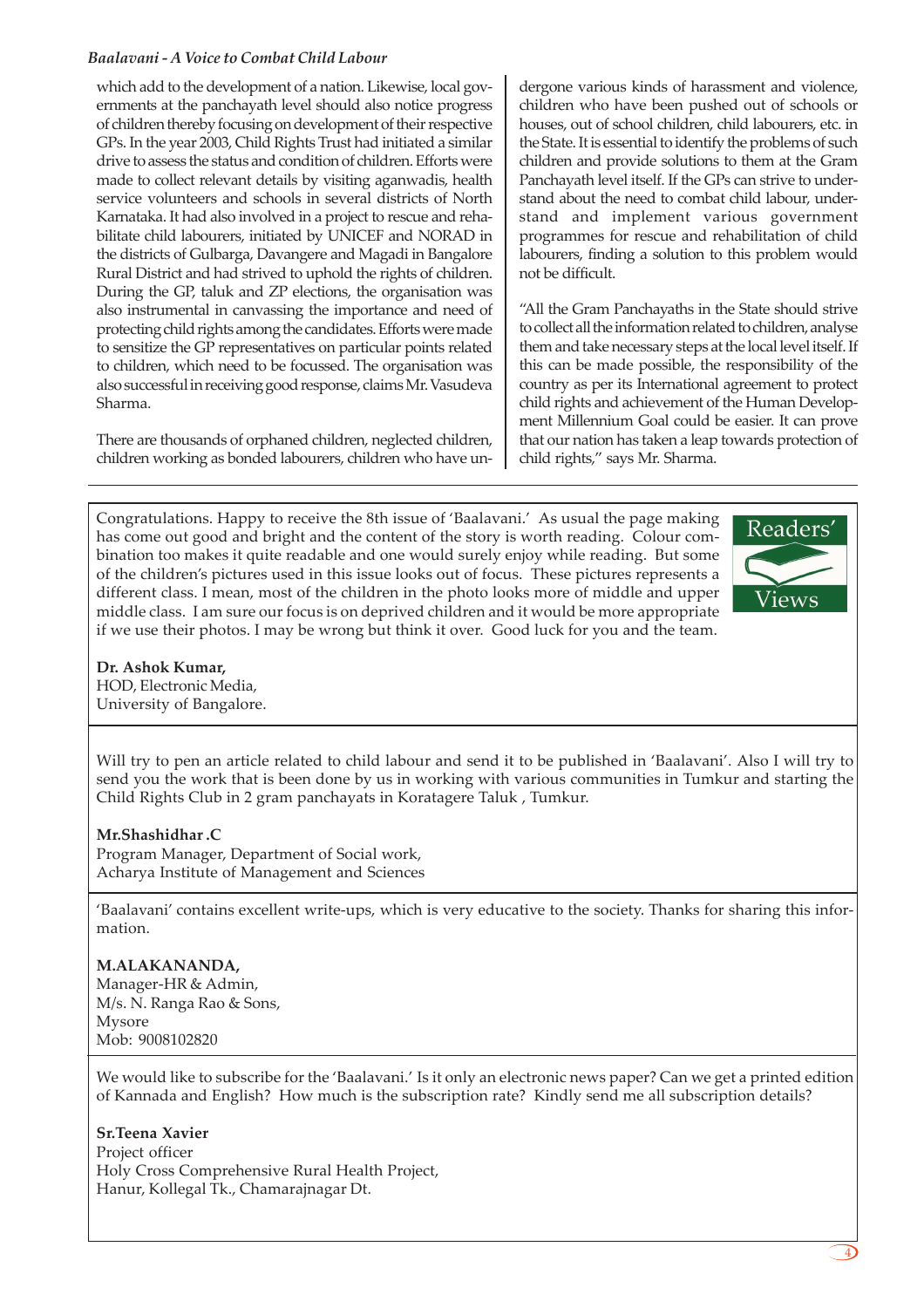# **Workshop on 'Bonded and Child Labour'**

The Department of Rural Development & Panchayath Raj and Department of labour, Government of Karnataka, in association with the National Human Rights Commission, had jointly organised a two-day workshop on 'Bonded and Child Labour', at Vikasa Soudha on 17<sup>th</sup> and 18<sup>th</sup> December, 2011.

Justice B.C. Patel, Hon'ble Member, NHRC, inaugurated the workshop by lighting the lamp along with Sri S.V. Ranganath, I.A.S., Chief Secretary to the Government, Government of Karnataka, Dr. Sanjay Dubey, Director, NHRC, and other dignitaries.

Dr. (Smt.) Amita Prasad, I.A.S., Principal Secretary to Government, Department of Rural Development and Panchayat Raj (RDPR) in her welcome address said that the workshop intended to understand how



the system works and in the light of surfacing of issues, how they should be tackled. She also noted that the Deputy Commissioners, Chief Executive officers of ZPs and officials of other relevant government departments are required to play a meaningful role in tackling these burning issues.

Hon'ble Justice Sri B.C. Patel released the book 'Readings on Abolition of Bonded Labour System', jointly published by Department of Labour and Department of Rural Development and Panchayath Raj, edited by Sri J.T. Jinkalappa, Joint Labour Commissioner, Government of Karnataka.

In his inaugural speech Justice Sri B.C. Patel emphasised that the need of organising this workshop was to activate the authorities concerned relating to Bonded and Child Labour issues. Referring to the delayed responses in matters related to bonded and child labour issues being received by NHRC, from the district authorities, he said, he had noticed that the District Magistrates were not properly being helped by their subordinates. He also stressed on the absence of even a single report on



field visits made by officers of District Magistrate or Sub Divisional Magistrates, to check the ground realities relating to bonded or child labour issues. He said that, it is our duty to sensitize the officers through this workshop on understanding their powers and responsibilities and discharge their duties according to law.

Dr. Sanjay Dubey, Director, NHRC, delivered the key note address. He expressed his concern on the inability to abolish bonded labour system in India. He also expressed his anguish on the recent reports of the International Labour Organisation, stating the bad scenario of bonded and child labour system in India. He said that bonded labour system was a civil evil and India was a reservoir of child labour and we as a nation have been stigmatised over these issues. He elaborated on the responsibilities of Deputy Commissioners and magistracy about abolition of Bonded labour system.

Chief Secretary to Government of Karnataka, Sri S.V. Ranganath, I.A.S., in his presidential address underlined that legislations regarding Bonded

Labour and Child Labour are part of broad strategic initiatives undertaken by the Government of India, to combat issues arising out of poverty. He opined that in India, we are fighting yesterdays' battles and not tomorrow's challenges. He noted that the debate and discussions related to bonded or child



labour system, which is being done now, should have been done 30-40 years ago. He added that the improper implementation of Bonded Labour and Child Labour Acts would have a cascading effect on other related issues. He also opined that improper implementation of schemes means imposing of costs on the people and hence proper governance is the need of the hour. He concluded by stressing the need of team work and passion to combat child and bonded labour problems to get positive results.

Secretary to Government, Department of Labour, Sri G.S. Narayanaswamy, I.A.S., proposed the vote of thanks. He said that the subject scheduled for the two days workshop has high relevance. He concluded by noting; "it is for us to show the strength

**"**

*"It is for us to show the strength of togetherness, commitment and administrative acumen to take the movement forward in eradicating the undesirable practices of bonded and child labour. Our aim and objective must be to minimise the problem and to reach the goal of elimination."*

 $\bigcirc$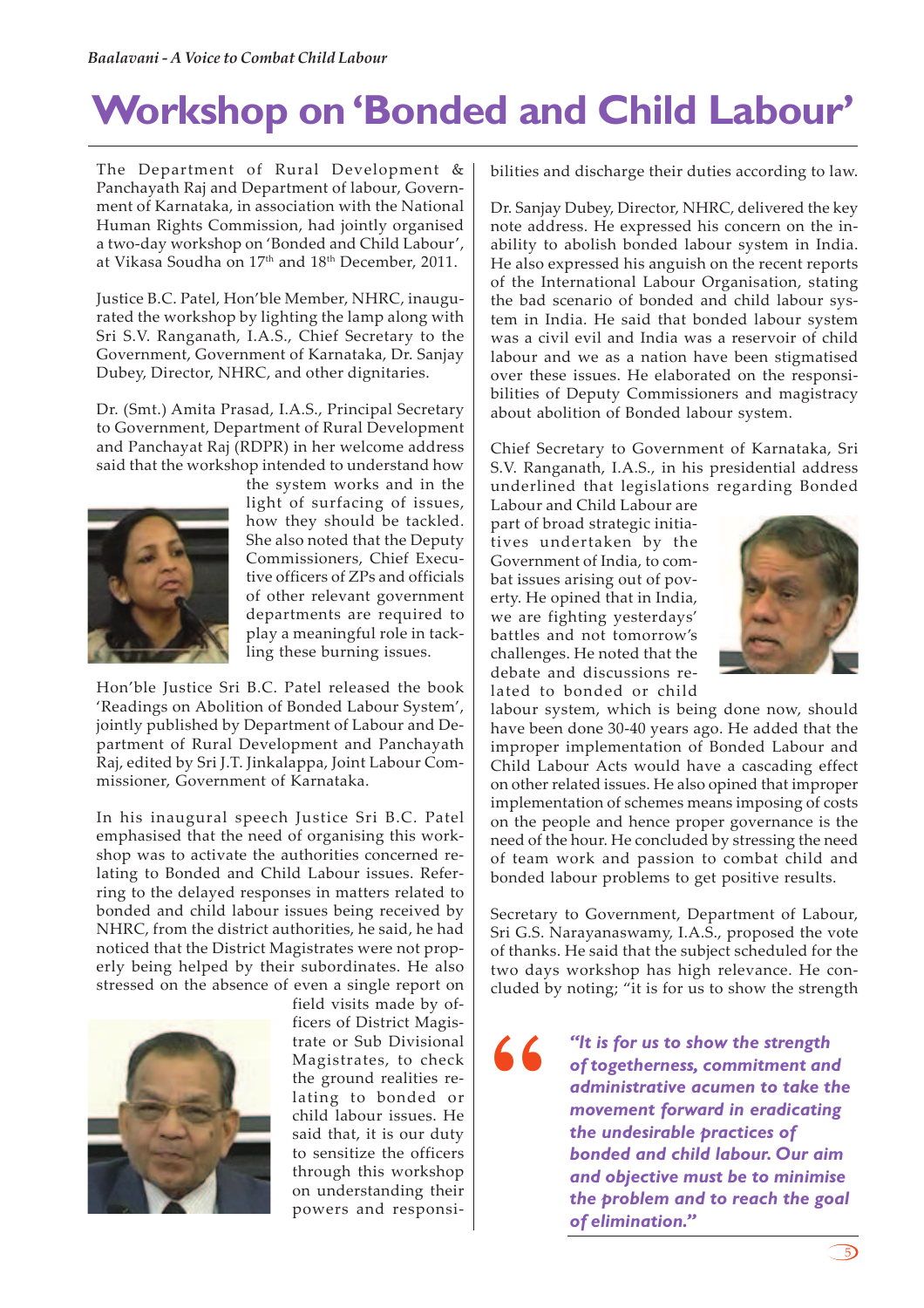of togetherness, commitment and administrative acumen to take the movement forward in eradicating the undesirable practices of bonded and child labour. Our aim and objective must be to minimise the problem and to reach the goal of elimination."

Dr. C.K.N. Raja, Constitutional expert made the keynote presentation on 'Conceptual and definitional clarity, constitutional and legal provisions, inter-



national treaties related to elimination of bonded labour'. Expressing his proposition, he noted that the 'Bonded Labour (Abolition) Act, 1976, was one among the five hundred and odd social legislations in India. He drew the attention of the gathering towards a point in an article authored by Justice V.R. Krishna Iyer, wherein he

has said, "we have 500 and odd social legislations in India. But, we can say none of them is a successful legislation, because of rampant executive corruption, judicial lethargy and the legislative inaction." Drawing attention towards Article 256 of the Constitution, Dr. Raja said that he was surprised as to why this Article is neglected. The article very clearly states that, it is the duty of the State to ensure compliance with law and if concerned people have failed in ensuring this, action should be initiated against those people. He stressed that it was not the failure of law, but the failure and inability of the people in enforcing the law, whether it is Bonded Labour Act or Child Labour Act.

Speaking on the number of bonded labourers in the world, he said that attempts have been made to assess the number of bonded labourers. According to a researcher by name Siddarth Kedar, there are 18.1 million bonded labourers in the world, at the end of 2006. Whereas the ILO's assessment is 9.3 million in Asia Pacific region and 2 million in India, Pakistan and Nepal combined. He explained that bonded labour may not necessarily be practiced in factories, industries, woollen industry or some places in plantations, etc., but it is being practiced in the homes of highly sophisticated people in the society. He ended up by explaining the provisions of the law



pertaining to Bonded Labour, stating that the technicalities of the law have to be sidelined, if the main purpose of the law is to be implemented.

The second day of the technical session commenced with a presentation by Prof. Babu Mathew, Faculty, National Law University, New Delhi. He presented a paper on 'Conceptual and Definitional Clarity, Constitutional/Legal Provisions and International Treaties, related to elimination of child labour in India.' He commenced presentation, by mentioning the 'Gurupadaswamy Committee Report'. He said that the Committee used the definition available in the encylopedia of social sciences. In that encyclopedia there was a distinction between 'work' and 'labour'. It was said in that encyclopedia that labour is exploitative and work can be enabling. And therefore the Gurupadaswamy committee made a recommendation that there should be a distinction between 'labour' and 'work'. What the committee conceived of as 'labour' which is exploitative became the portion that went into prohibition and what they considered as enabling that which gave children some skill, that was made regulatory. Hence, prohibition & regulation was combined in the statutory framework.

He lauded the Department of Labour, GoK, stating that the very conceptualization of the workshop itself was a proof that there are thinking people in the Department of Labour. Drawing attention towards the ILO Convention No. 138, (Minimum Age of Employment), he said that law is evolving. He criticised that in India still there is not a protective frame work for children.

Pointing out that there are 11 lakh schools in the country, which is the largest number in the entire world, he said that they don't work properly and that was the crux of the whole problem. He concluded by stressing on making the government schools function, which could solve all the problems, including child labour.

Mr. G.S. Narayanasw amy, I.A.S., Secretary to the Government, Department of Labour, in his presentation stated that the 10<sup>th</sup> Five Year Plan document, envisaged "the task of elimination of child labour



**"**

*The target group for the NCLP scheme is all children below 14 years of age and who are working in, occupations and processes listed in the Schedule to the CL (P&R) Act, 1986; i.e., occupations and processes, which adversely affect their health and psyche.*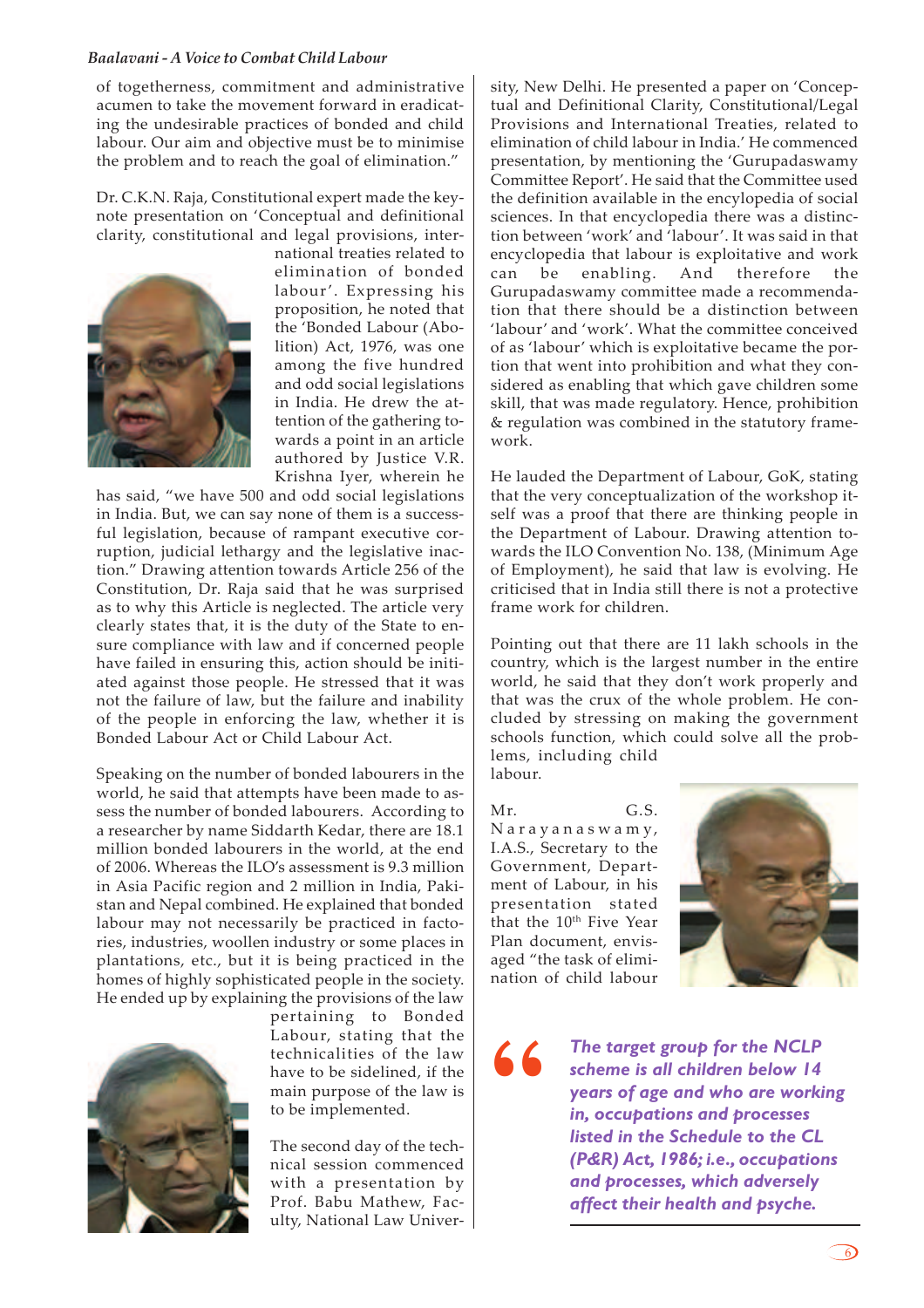on the top of the Nation's Agenda & gave a Mission Mode." Karnataka State implemented both National Child Labour Policy (NCLP) as well as Karnataka State Child Labour Policy (SCLP). In addition to this, implementation of projects by International organisations like ILO and UNICEF, for elimination of Child Labour was undertaken in selected districts. The NCLP scheme was announced in the year 1987 by the Government of India. In the beginning, NCLP scheme was in 7 districts in Karnataka and now it was being implemented in 17 districts.

In the beginning NCLP scheme was extended only to the children working in hazardous occupations and processes. From 2009 onwards, the target group for the NCLP scheme is all children below 14 years of age and who are working in occupations and processes, which adversely affect their health and psyche. Sri Narayanaswamy said that the Government of India had sanctioned 387 Day Bridge Centres to the 17 districts and so far through NCLP scheme 85,394 child labourers were rehabilitated.

Speaking about the operationalisation of NCLP, he explained that in each district 'District Child Labour Project Societies' have been registered under the Chairmanship of District Magistrate and presently, a survey to identify child labourers is under process. He said that 1,03,902 children were rescued through enforcement and Courts have imposed Rs. 75,67,285 as fine and a sum of Rs. 53,81,472 has been recovered as compensation from the employers who have employed child labourers in violation of Sec. 3 of the Act. Apart from this lot of awareness generation activities are being undertaken, in collaboration with NGOs & District Legal Aid Societies. The Secretary also briefed about the vision and objectives of the 'Action Plan to Eliminate Child Labour in Karnataka.

Explaining about the various recent initiatives undertaken by the State Government to combat child labour, the Secretary noted that an online web based complaint receiving mechanism is established, besides utilizing the services of 1098 Helpline. A control room has been established to receive complaints in the Department of Labour. Apart from this a web based child labour tracking system has been developed which will start functioning soon, a bimonthly e-journal 'Baalavani' is being published both in English & Kannada. A Data Center has been established with the support of ILO. Special study material 'Aralu Mallige' has been designed with the support of ILO and in association with DSERT, for freed child labourers learning in Bridge Centres. He also said that Rs. 600 lakhs had been earmarked in the State Budget for the year 2011-2012 for activities related to elimination of child labour.

In his presentation Mr. S.R. Umashankar, I.A.S., Commissioner of Labour, Government of Karnataka, explained in detail the activities of Department of Labour, for identification, rescue and rehabilitation of child labour. Describing the status of compliance

in Karnataka, he noted that a separate Child Labour Cell, headed by an Officer of the Joint Commissioner rank was established in the year 1997 in the Secretariat, to monitor the progress. A statewide survey for identification of child labour was conducted



in the year 1997 and again in a few child labour dense districts, survey was conducted in 2001. Another survey had been initiated in the State in the year 2011, which is presently under progress, he added. In the year 2001 there were only 2,055 inspectors to carry out enforcement activities in the entire state and the number at present stands at 10,032, following identification of additional inspectors, the Commissioner observed.

Briefing the improvement measures undertaken by the Department of Labour, he said that the Department had initiated a training programme for notified Inspectors under Section 17 of the Child Labour (Prohibition & Regulation) Act, 1986. As many as 1,03,902 child labourers were identified, rescued and rehabilitated in the State since 2001 through inspections, till date. As many as 18,779 cases have been filed in the competent Court of Law against offending employers and so far in 1,253 cases, Courts have imposed a fine of Rs. 75,67,285. Further he noted that a sum of Rs. 53,81,472 had been collected towards Child Labour Rehabilitation cum Welfare Fund.

Hon'ble Justice Sri B.C. Patel in his concluding remarks observed that the people should come forward and raise their voice against child labour by passing on information to the authorities concerned whenever they come across child labourers. He concluded by stating that it is left to the society to transform ultimately.

Sri S.R. Umashankar, I.A.S., Commissioner of Labour in Karnataka, proposed the vote of thanks.

**\* \* \***

}**More pics on pg 12**

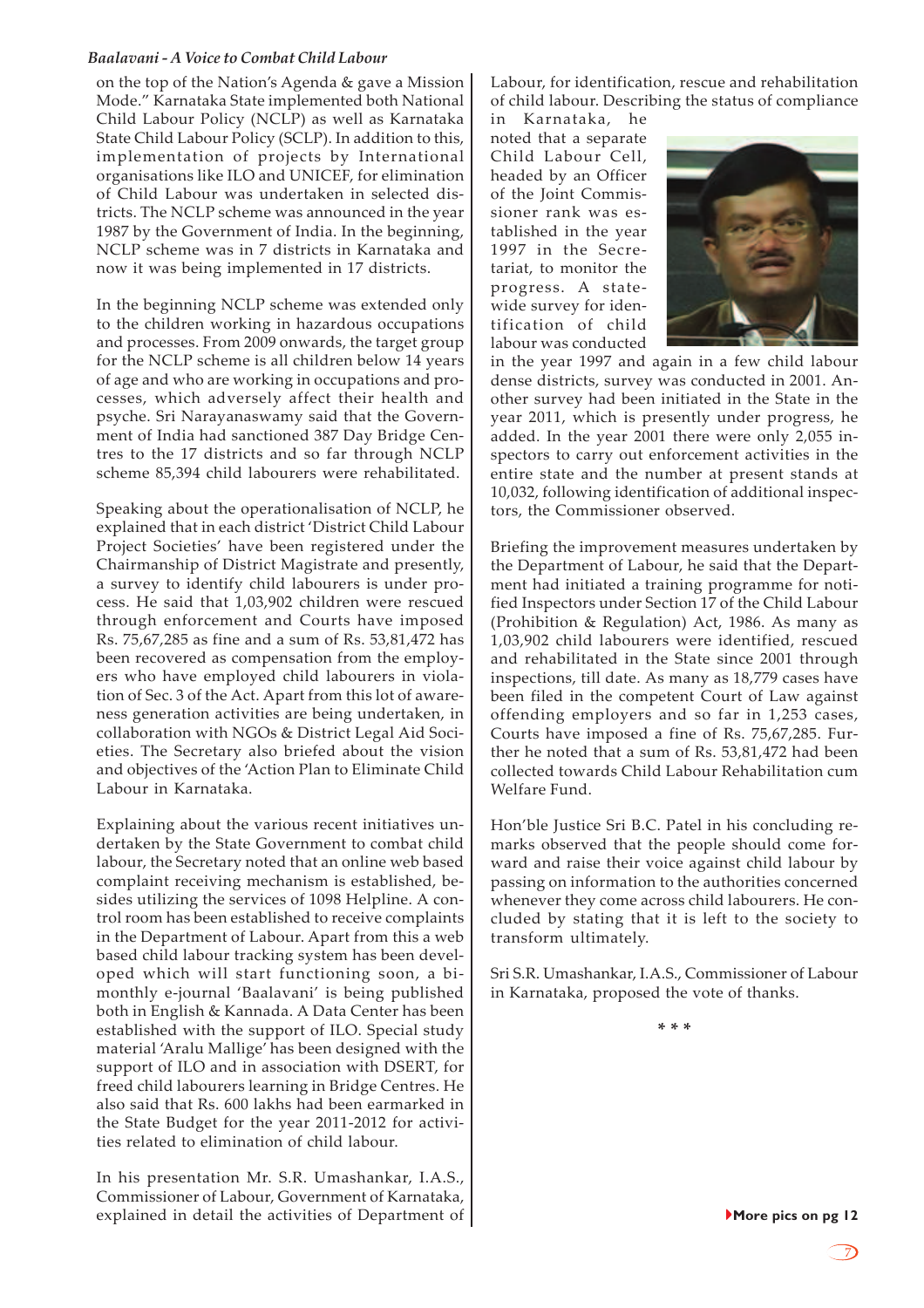## **A socio-legal framework for eradication of child labour system**

#### *….contd from last issue*

The International Labour Conference (ILC) adopted a resolution on child labour in 1979. The resolution called for a combination of measures for humanizing child labour wherever the same cannot be eliminated outright.

The ILO, through the Global Technical Co-operation on Child Labour (GTC-CL) known as the International Programme on the Elimination of Child Labour (IPEC), has been playing an important role in the process of gradual elimination of child labour and protection of children from industrial exploitation. It has focused its attention on five major issues:

- a. Prohibition of Child Labour
- b. Protecting Child Labour at work
- c. Attacking the basic causes of child labour
- d. Helping children to adapt to future work
- e. Protecting the children of working parents

In June 1999, the ILO adopted the Convention on the 'Worst Forms of Child Labour.' This Convention addresses issues such as rehabilitation and social integration of child labourers.

- **2. UN General Assembly Measure**: The UN General Assembly during 1989 adopted the 'United Nations Convention on the Rights of the Child', which provides an elaborate catalogue of rights of children that can be grouped into four main categories, namely;
	- i. Right to Survival
	- ii. Right to Protection
	- iii. Right to Participation and
	- iv. Right to Development

In a nutshell, the Conventions on Child Rights, 1989 provide;

- i. Protection for children from all forms of abuse, neglect and exploitation and
- ii.Full opportunities for education and healthy growth.

The Convention on the Rights of the Child is the outcome of the effort of the international community to arrive at a standard to be followed by all countries in matters relating to children. In the words of the Convention, "in all actions concerning children… the best interests of the child shall be a primary consideration." It lays emphasis on the fundamental freedoms and liberties of the individual, protection against discrimination, violence, abuse, neglect and exploitation as well as on the positive measures such as upbringing within the family and under parental care, access to health care, social security, education, and to rest and leisure.

It is obligatory for UN Member Governments to ratify this Convention to provide the necessary legislation and institution to implement the child rights. India became a party to this convention on 11<sup>th</sup> December 1992. Now, India is under obligation to take necessary legislative, administrative, social, and educational measures for implementation of the Convention.

> **3. UNICEF Measures:** United Nations International Children's Emergency Fund (UNICEF) acknowledges the importance of child labour prevention and elimination. It accordingly supports Government and civil society in

their efforts to redress the needs and rights of all children. UNICEF has focused its activities on the issue of child labour. The UNICEF has now the mission Statement of Convention of the Rights of the Child 1989 as its guiding force. UNICEF in its *'The State of World's Children'* Reports, dealt with the problem of child labour. UNICEF has prioritized elimination of most abusive (worst) forms of child labour such as children working in hazardous industries, prostitution and bonded labour etc. The broad strategy of UNICEF is to urge the States to promote compulsory elementary education and abolish child labour. UNICEF attempts to forge and strengthen alliance between Employers forums, NGOs, Trade Unions, Media, Academics, Advocates, and Parents etc., for elimination of child labour practice.

- **4. International Trade-Related Measures:** The WTO and United States of America, are evolving International Trade- Related Measures to eliminate the engaging of child labour in export-oriented industries, estimated to employ 8% of child labour. Two of these measurers are discussed below;
	- **i. World Trade Organization's (WTO)-Social Clauses:** Under the GATT agreement, the WTO was formed in 1995. WTO is trying to introduce certain labour standards as '*Social Clauses'* in the regime of world trade, which are applicable uniformly irrespective of a county's stage of development. Notably imposing a ban on child labour is one of the items in the social clauses. Non-compliance of 'Social Clauses' by a country-developed or developing would lead to the imposition of import restrictions and economic sanctions. It is argued by developing countries that the WTO is



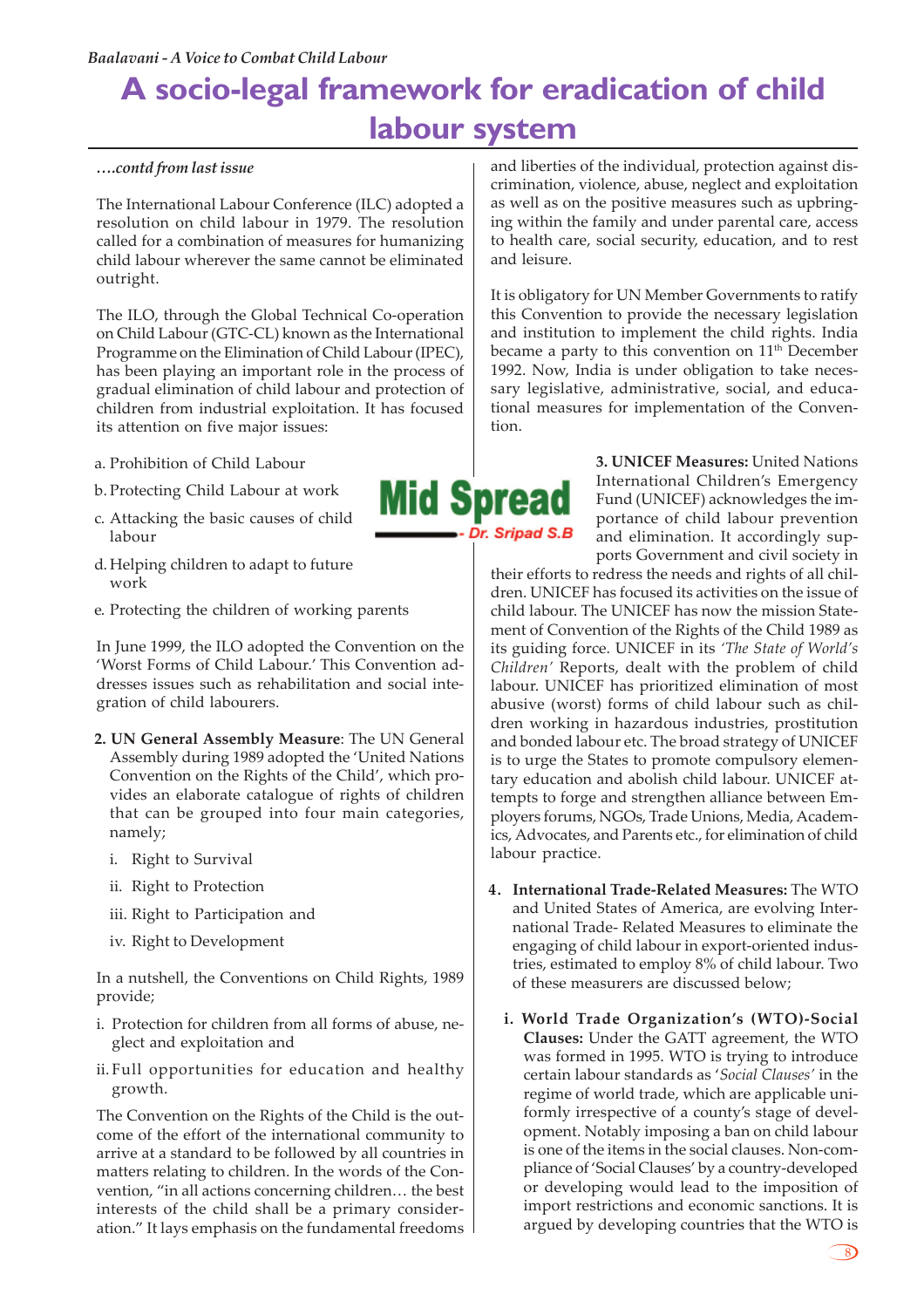trying to apply 'Social Clauses' at the instance of highly developed countries like U.S.A., France etc., and strict enforcement of Social Clause by WTO will aggravate the problem of child labour rather than solving it.

**ii. The Child Labour Deterrence Bill (Thomas Harkins Bill):** The US Senator Thomas Harkins introduced this Bill, on Mar 18, 1993 in US Senate, which proposes to ban the import of goods produced either fully or partly by children under 15 into the U.S.A. This bill has not yet become a law. However few export industries operating in developing countries, reacting quickly to this bill dismissed their child labourers. To quote an instance, the Bangladesh Garment industries which exported 60% of its products to U.S.A., in 1994, sacked its child labourers, mostly girls. Later a research study revealed that these sacked girl child labourers were found working in hazardous and unsafe workshops, and were paid very less wages. Thus a mere threat posed by a Bill, has worsened the condition of child labourers rather than improving it.

It is criticised that both the above trade-related measures are aimed at improving the trade prospect of developed countries by imposing dubious restrictions to exports from developing countries rather than showing real concern for human rights.

Thus the above international legal and interventional framework acts as a benchmark for evolving and implementing national framework on child labour

**XII. National Legal Framework and Governmental Measures on Child Labour:** The Government of India and various State Governments actually have a plethora of laws and specific policies to address child labour. While child labour *per se* is not totally banned in India, The Child Labour (Prohibition and Regulation) Act of 1986 regulates the hours and conditions (but not the wages) of some child labourers and bans the use of child workers in specified/notified hazardous processes and occupations. There are various laws, to deal with the problem of various types of child labourers working in circumstances such as bonded (forced), non-bonded (voluntary), paid, unpaid, part-time, full-time, hazardous and non-hazardous. The major challenge for the country's legal system and civil society is complete withdrawal of working children and ensuring for them meaningful rehabilitation and education.

Children are the precious hope and asset of any nation. All-round development of all children is the basic duty of the Government. Children in their formative years should not be exposed to dangers and hardship of work life.

1950, in its chapters on Fundamental Rights and Directive Principles of State Policy, contain provisions related to the welfare of children. The Indian-Constitution makers have made noble proclamations about the child, which are as follows:

#### **(i) Fundamental Rights**

**Article 21 A:** Right to Education: "The State shall provide free and compulsory education to all children of the age of six to fourteen years in a manner as the State may, by law, determine".

**Article 23 (1):** Prohibition of traffic in human beings and forced labour: "Traffic in human beings and 'beggar' and other similar forms of forced labour are prohibited and any contravention of this provision shall be an offence punishable in accordance with law."

**Article 24:** Prohibition of employment of children in factories, etc.: "No child below the age of fourteen years shall be employed to work in any factory or mine or engaged in any other hazardous employment."

#### **(ii) Directive Principles**

**Article 39:** Certain principles of policy to be followed by the State: The State shall, in particular, direct its policy towards securing –

(e) that the health and strength of workers, men and women, and the tender age of children are not abused and that citizens are not forced by economic necessity to enter vocations unsuited to their age and strength;

(f) That children are given opportunities and facilities to develop in a healthy manner and in conditions of freedom and dignity and that childhood and youth are protected against exploitation and against moral and material abandonment."

**Article 45:** Provision for early childhood care and education to children below the age of six years: The State shall endeavor to provide early childhood care and education for all children until the age of six years."

**Fundamental Duties Article 51A (k):** states that it shall be the duty of every citizens of India, who is a parent or guardian to provide opportunities for education to his child or, as the case may be, ward.

Based on the above constitutional provisions certain/specific legislations were enacted in India.

*to be continued…*

The Constitution of India, which was promulgated in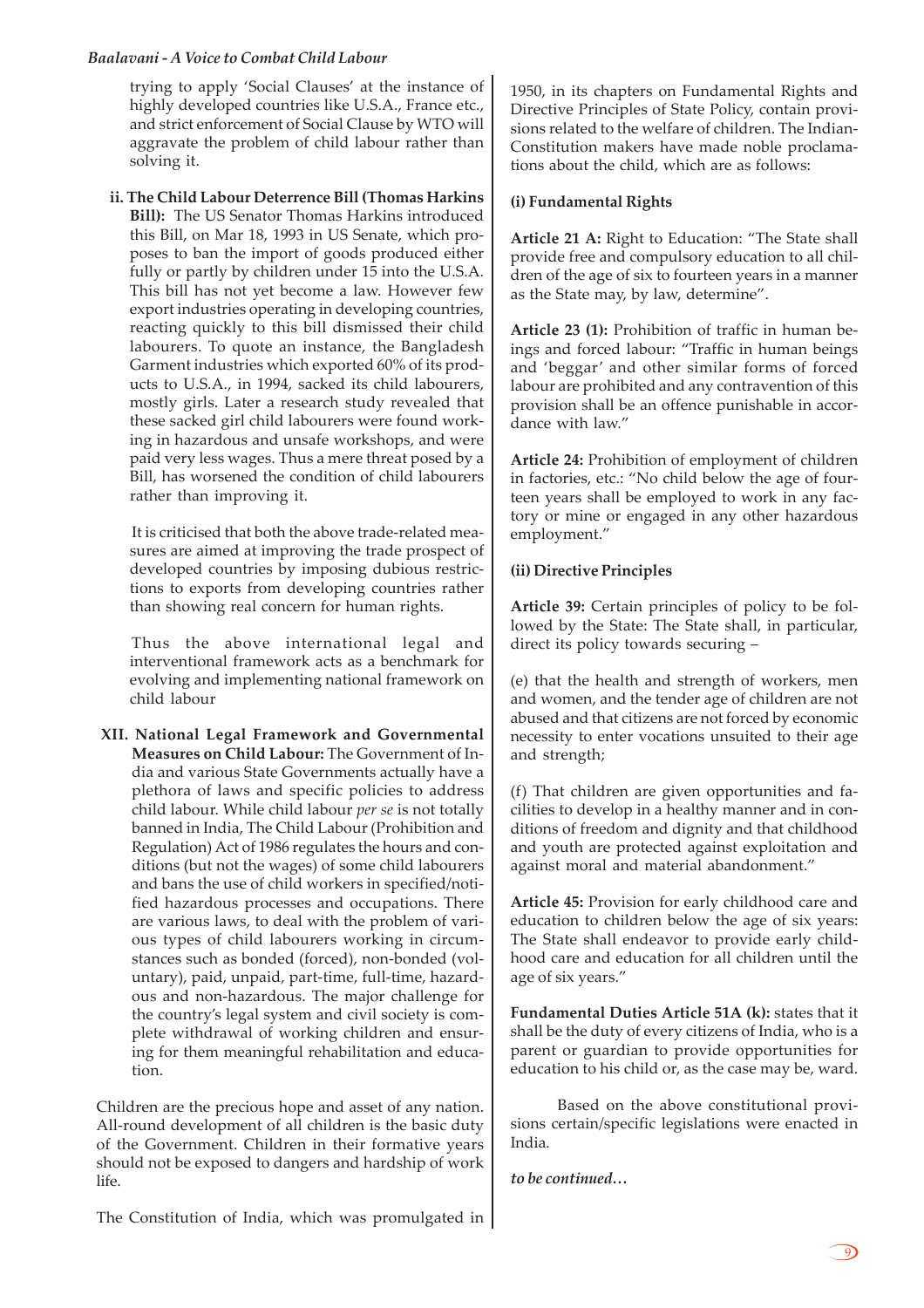# **5 Q's-Varied views**

- **1. The problem of child labour is said to be more in agriculture. According to ILO reports, 80 per cent of the child labour in India is in agricultural sector. What do you think is the reason of its prevalence even in recent times?**
- **2. In agriculture, child labour is banned only in processes where tractors, threshing and harvesting machines are used and for chaff cutting. Do you think more processes should be added to this or there should be a blanket ban in this sector?**
- **3. Do you think the rural populace has awareness on ill-effects of child labour? How do you think the problem of child labour in agriculture can be overcome?**
- **4. Hazardous child labour, injuries and ill health in agriculture; why children are at greater risk than adults?**
- **5. While great progress has been made in many countries in reducing child labour worldwide, a number of factors have made agricultural child labour particularly difficult to tackle. Do you agree and if so why?**
- **Ans (1):** Nearly 70 per cent of the population in India are depending on agricultural activities to eke out their living. It would be appropriate to say that the children of all these families are child labourers who are engaged in agricultural activities in one or the other way and hence it would be right to say that 80 per cent of child labour is in agricultural sector. Though the time has changed and many children of agricultural labourers have started going to schools, it is common that these children stop going to school during reaping period. Since more number of labour is required during reaping time, parents themselves encourage their wards to engage in work and of course poverty adds to the reason. But we should say that the number of child labourers in agricultural sector has come down considerably, as people are engaging in other kind of works.

The men are restricting themselves to sowing and women and children are found to continue in further activities. Agriculture is not a one man activity; it requires lot of man power. The need of children in such activities was somewhat low when there were joint families. Since the number of single families has increased, it has become inevitable for children also to engage in work. Hence, it is essential to control this.

**Ans (2):** I think that the present prohibition limits are good. But what is the need of the hour is proper implementation. It would be inappropriate to impose a blanket ban of child labour in the entire agricultural sector. Because the financial condition of poor families in our country is very bad. Hence, it would be suggestible to allow children to engage in work only in non hazardous work and only during specific seasons and then prohibit child

labour during further seasons and other works.

- **Ans (3):** Yes, there is lack of awareness. Children are being employed for the reason of improving the economical status of the family and also due to increased job insecurity in agricultural sector. While it is essential to sensitize parents to know the precautionary measures needed to be followed while they engage children in work, it is also essential to create awareness among the parents to see that their wards are not deprived of education. It is also suggestible that the education in our country should be much of agricultural based and also holidays should be declared based on reaping period. By doing this it would be easier for the children to engage in work along with their respective families and also gain some experience and knowledge about agriculture. I would like to specify that there is a difference between children engaging in work on their own agricultural land and children working in other peoples land. The above mentioned measures could bring down the intensity of child labour in agriculture in a large volume, in my opinion.
- **Ans (4):** Children are swift and are shufflers. They cannot stay in one place for a long time. They might easily forget the instructions. They also are open to break rules and thus they are experimental. Hence, they are more vulnerable to face physical harm more than adults. Children always imitate their elders and also are more vulnerable to fall prey to bad habits like chewing tobacco, gutka, smoking, etc., and face health problems. They might also fall ill by neglecting to undertake precautionary measures.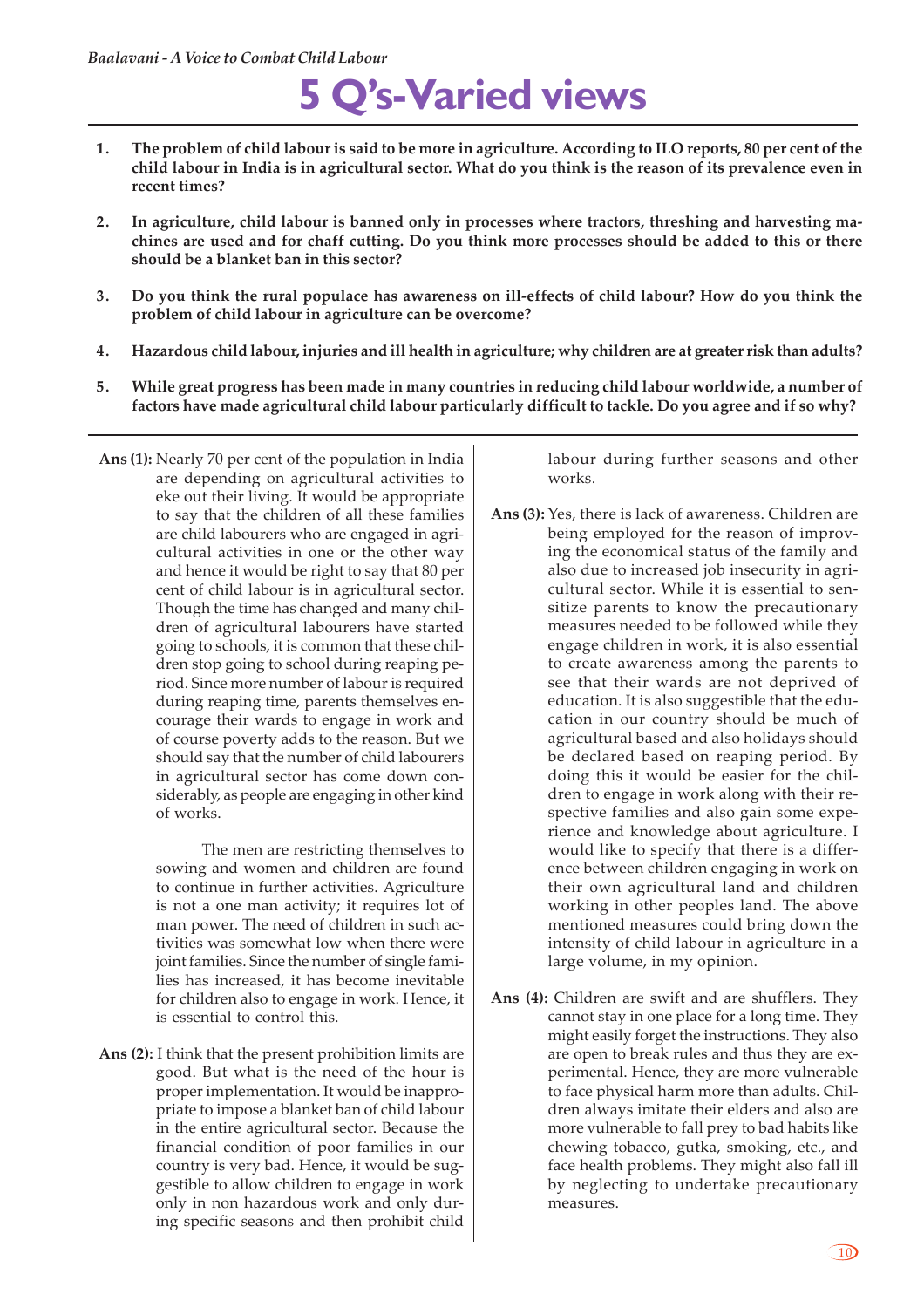**Ans (5):** Yes, it has not been possible to tackle the problem of child labour in agriculture. A major reason for this is due to commercialisation of agriculture across the world. Today agriculture is not a means of earning bread; it has converted to a business. Labourers are made to work for long hours. It has been possible to initiate action against companies by imposing ban on several activities. Since the number of small farmers is huge and poverty looms large in agricultural sector, it has not been possible to completely prevent child labour.

#### **Ningu Solagi,**

Child litterateur & Member, Bal Vikas Academy, Mundargi

- **Ans (1):**India is an agricultural dependent country. Modernisation has still not made its impact on many villages, especially in the Northern parts of Karnataka, according to me. The farmers have not yet updated their knowledge regarding usage of machineries and sophisticated technology in agricultural activities. Farmers depending upon traditional agricultural ways and beliefs can still be seen. The divide between rich and poor has widened, resulting in increased inequality. Many children who should have been in schools are out of school due to bad financial condition of their families and hence are being exploited by the so called wealthy people/employers, in the society. Even parents are to be blamed for this situation. In this backdrop, I should say that the illiterates still have not understood the strength behind having education. Many people still exist in the society, who neglect their children without knowing the fact that education is the right of children.
- **Ans (2):** Prohibition of engaging children in work where machines are used is welcome. But when practically seen, using of child labour in agriculture has come down. Employing of child labourers in works like spraying of pesticides and other works which is beyond their age can also be seen. Such type of works should be stopped completely. It is important to educate children about agriculture, based on their interests. Parents and employers should understand that nobody has the right to grab their childhood.
- **Ans (3):** People living in rural areas are already sensitized about the ill-effects of child labour. But there are people who still strongly believe a few age old sayings like 'work is worship', etc. Many people believe that instilling interest among children from their childhood days and sensitizing them about hard work would help

them thrive in their future. Hence, despite knowing the ill-effects of child labour, many show their ignorance. Apart from this, with an intention of saving their ancestral property and inheritance of work culture, many people want their wards also to inculcate interest in similar works. *Decrease in number of agricultural labourers has added fuel to the fire. Child labour has become inevitable due to such reasons.*

It is suggestible that agricultural based education system should be introduced in our country gradually. It is essential to develop word culture. Implementation of free and compulsory education system and encouraging parents to send their children to schools compulsorily should be enforced. Apart from this, creating awareness through posters showing ill-effects of child labour and organising public meetings in presence of elected representatives and participation of parents, guardians, can bring down the problem to a certain extent. People who violate child labour rules, should be stopped from receiving government benefits.

- **Ans (4):**Children are like flowers. Their minds and souls are like white paper, without any stains. They will have their own likings and desires. Childrens focus will be always towards play and cherishing food. They will not be in a position to shoulder the responsibility of work. They undergo mental stress when they are forced to work. Out of frightening and timidity, they cannot complete the work in a proper way, which will lead to physical under development and often fall prey to ill-health. All these are natural among children. They are also more prone to develop negligence and carelessness under such circumstances.
- **Ans (5):**Among other important priorities, people give more prominence to own land and residence. It is quite common that everybody will be thinking about it. It is also obvious that our focus is more on such subjects. It is natural among human beings to yearn to have children for the reason that they should have somebody to look after the property after their death. Those who own land and farms which they have inherited from their ancestors crave to have successors. They also intend that their children should know the importance of hard work and hence involve them in work, right from their childhood. Also there are people who send their wards to work for the want of more wages. Hence, in my view, it has not been possible to completely eradicate child labour in agricultural sector due to all these reasons.

#### **Doddanna Gaddanakeri,**

Litterateur, Navanagar, Bagalkot.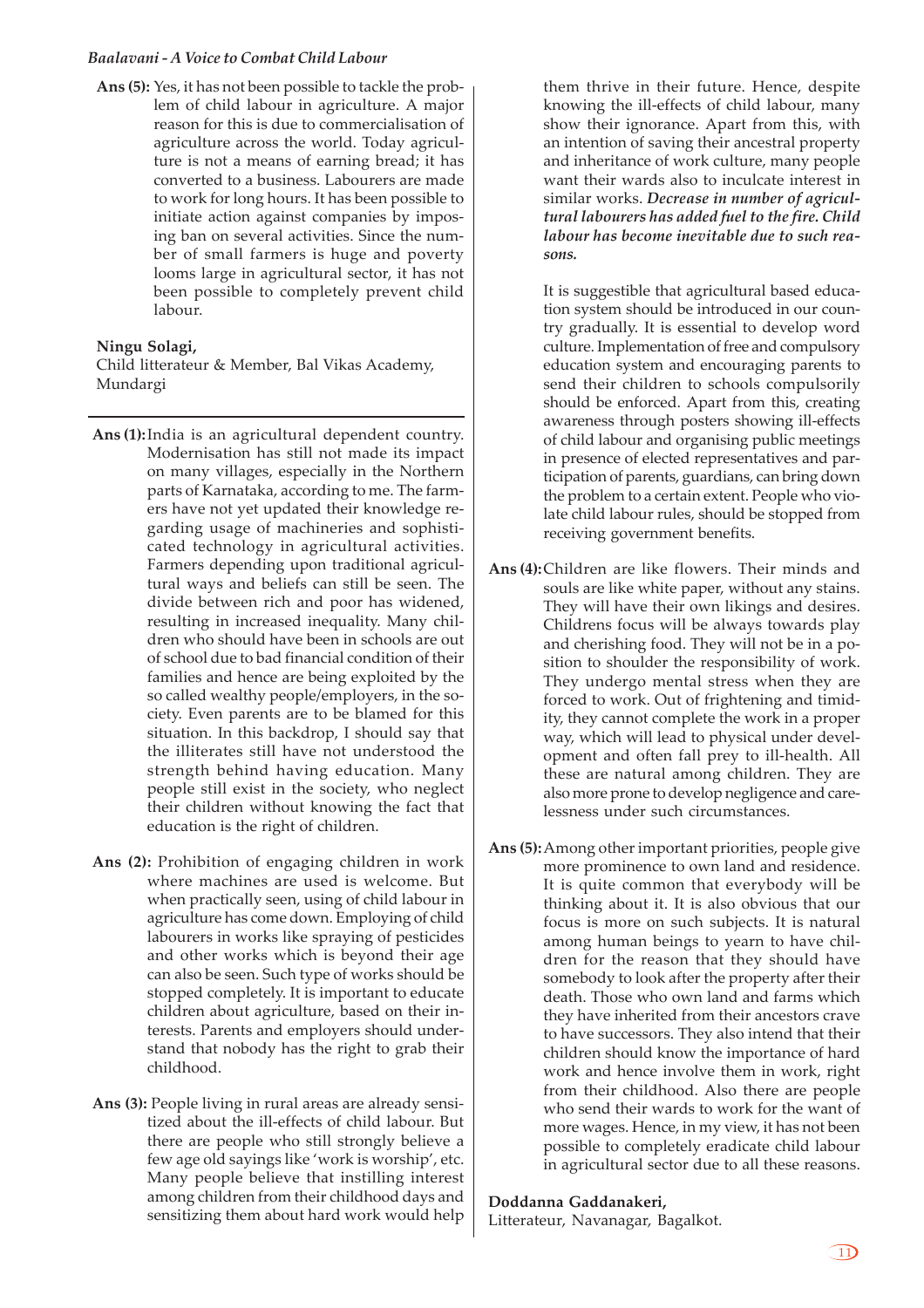## **SNIPPETS OF THE WORKSHOP**



**Hon'ble Justice B.C. Patel, NHRC, New Delhi lighting the lamp to inaugurate the two-day workshop on 'Bonded and Child Labour', held at Vikas Soudha in Bangalore.**



**Dr. Sanjay Dubey, Director, NHRC, New Delhi, lighting the during the inaugural function of the two-day workshop on 'Bonded and Child Labour'.**



**Hon'ble Justice B.C. Patel releasing a book 'Readings on Bonded Labour System', jointly published by the Department of Rural Development and Panchayath Raj and Department of Labour, Government of Karnataka.**



**JMFC Magistrates participating in the two-day workshop. Mandya DC Sri P.C. Jaffer during an interactive session at**



**Sri D.P. Singh, Welfare Commissioner, Ministry of Labour and Employment, Government of India lighting the lamp at the inaugural function of the two-day workshop.**



**Sri S.V. Ranganath, Chief Secretary, Government of Karnataka, lighting the lamp at the inaugural function of the two-day workshop.**



**A section of the participants at the workshop.**



**the workshop.**

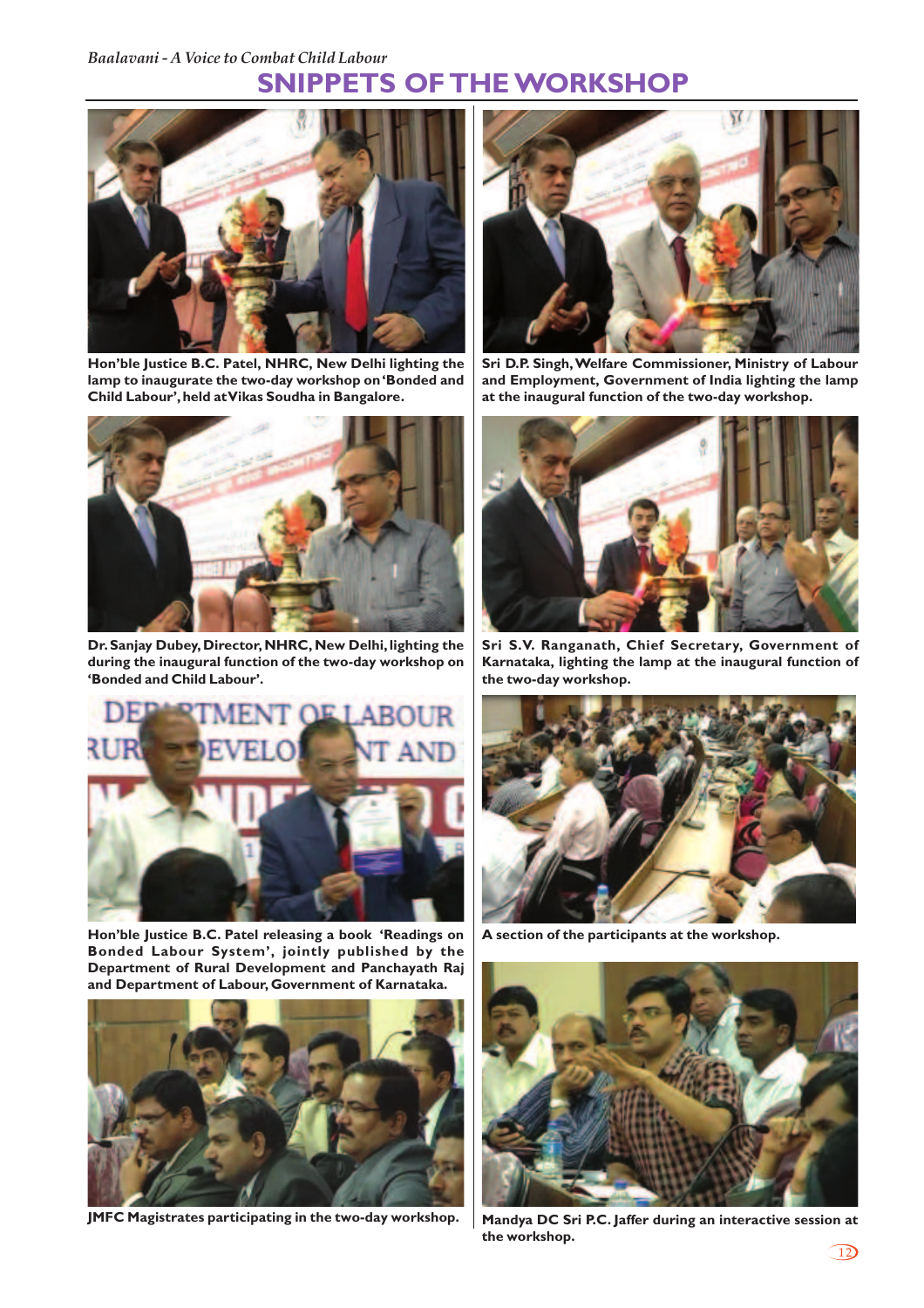The Department of Labour, Government of Karnataka has initiated a series of training camps across the State, in all districts on 'roles and responsibilities in elimination of child labour' for Inspectors recognised under Sec. 17 of the Child Labour (Prohibition & Regulation) Act,1986. Two workshops were held in Bangalore, on 19<sup>th</sup> and 26th November, 2011, with participation of about 500 persons. A total of 10,041 officers of various other government departments have been identified and nominated as Inspectors under Sec. 17 (as mentioned above). The following chart explains the schedule of training programmes completed and number of officers participated.

|     | Sl. No. Name of the District | No. of Sec. 17 officers of other departments | Training held on |
|-----|------------------------------|----------------------------------------------|------------------|
| 1.  | Bangalore (Urban)            | 274                                          | 19-11-2011       |
| 2.  | Bangalore (Rural)            | 296                                          | 26-11-2011       |
| 3.  | Bagalkot                     | 321                                          | 10-01-2012       |
| 4.  | Belgaum                      | 749                                          | 26-12-2011       |
| 5.  | Bidar                        | 196                                          | 14-02-2012       |
| 6.  | Bellary                      | 467                                          | 22-12-2011       |
| 7.  | Bijapur                      | 289                                          | 27-12-2011       |
| 8.  | Chamarajanagar               | 175                                          | 06-01-2012       |
| 9.  | Chikballapur                 | 250                                          | 25-01-2012       |
| 10. | Chitradurga                  | 203                                          | 05-01-2012       |
| 11. | Chikmaglur                   | 358                                          | 30-01-2012       |
| 12. | Davangere                    | 382                                          | 22-02-2012       |
| 13. | Gadag                        | 384                                          | Pending          |
| 14. | Gulbarga                     | 350                                          | 12.01.2012       |
| 15. | Haveri                       | 410                                          | 27-12-2011       |
| 16. | Hassan                       | 319                                          | 15-12-2011       |
| 17. | Dharwad                      | 319                                          | 27-12-2011       |
| 18. | Koppal                       | 231                                          | 25-02-2012       |
| 19. | Uttar kannada (karwar)       | 340                                          | 21-12-2011       |
| 20. | Kolar                        | 252                                          | 14-12-2011       |
| 21. | Mandya                       | 397                                          | Pending          |
| 22. | Madikeri                     | 101                                          | 16-02-2012       |
| 23. | Dakshin Kannada              | 279                                          | 17-02-2012       |
| 24. | Mysore                       | 588                                          | 22-12-2011       |
| 25. | Raichur                      | 315                                          | 03-02-2012       |
| 26. | Shimoga                      | 360                                          | 19-02-2012       |
| 27. | Tumkur                       | 510                                          | 17-02-2012       |
| 28. | Udupi                        | 176                                          | 29-12-2011       |
| 29. | Ramanagara                   | 254                                          | 29-12-2011       |
| 30. | Yadgiri                      | 225                                          | 22-12-2011       |
|     | Labour Department            | $271*$                                       |                  |
|     | Total                        | 10,041                                       |                  |

\* Number depicts total number of Inspectors in State from Department of Labour.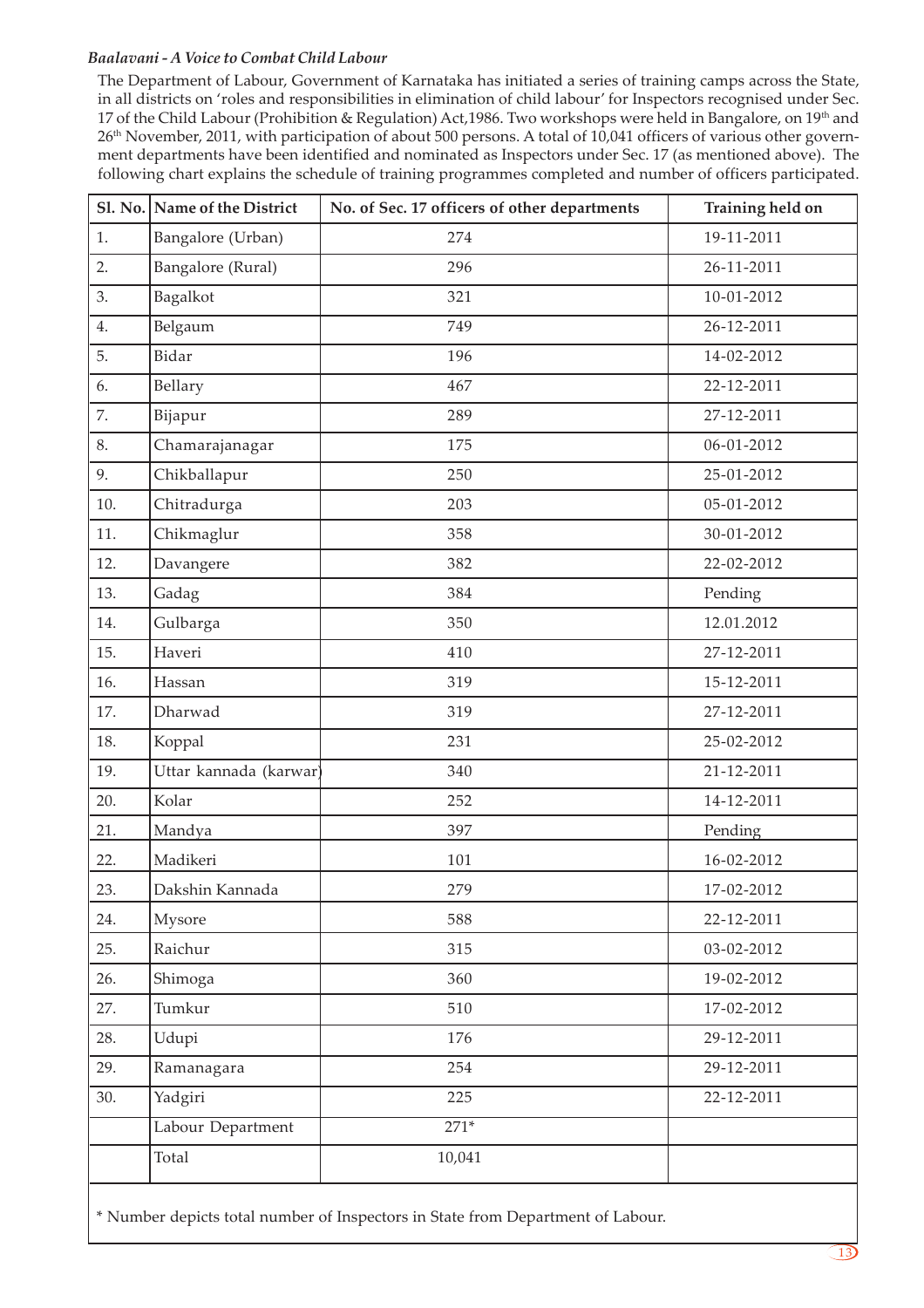## **Media Watch**

#### *Deccan Herald (17.09.2011)*

*SHRC rescues 7 child labourers*

*Bangalore:The State Human Rights Commission (SHRC) on Friday rescued seven child labourers in the age group of seven to nine years.*

*The Commission, assisted by the Labour Department and Bruhat Bangalore Mahanagara Palike's food inspectors, raided the premises run by a person identified as Stephen, 35, who produced sweets under the name of AJ Food Products in a store room in Gottigere, off Bannerghatta Road.*

#### *Vijay Karnataka (15.10.2011)*

#### *Woman sells children*

*Tumkur: An incident a woman sold her three children for the want of money. The incident came to light after one girl child among the three children escaped from the clutches of the buyer.*

*The incident has took place in Upparahalli in Tumkur. Shaira is the woman who sold her three children. She had six children including four daughters and two sons. Her husband Arif Pasha had died a few years back. She sold her three children about an year back and had married another person.*

*Afsara Banu (17), Sahida Banu (14) and Asma Banu are the three unfortunate girls who were sold by their mother. All the three were being tortured by the employers who bought them.*

#### *Deccan Chronicle (17.09.11)*

#### *How Sweet it is: Raid frees child-labourers*

*In a surprise raid, the State Human Rights Commission (SHRC) on Friday rescued seven minors from a chikki confectionary that had been run illegally from the ground floor of a residential building in Smrithinagara near Gottigere, off Bannerghatta road.All the rescued children hail from Tamil Nadu and are aged between nine and 17, according to SHRC officials.*

#### *Special squads to curb abuse of child actors*

*While the city-based non-government organisations have voiced their skepticism about monitoring production houses for the implementation of the latest guidelines of the National Commission for Protection of Child Rights (NCPCR), the state along with the labour department has set up a special task force (flying squad) to check for violations at shooting sites. In a bid to to prevent mistreatment of television child actors by production houses, the new NCPCR guidelines for one make it mandatory for producers to restrict working hours for children.The guidelines were issued following years of rallying by NGO working on child rights who have been demanding harsher punitive steps against production houses that harass child performers at shoots. In fact, to save money, many production houses shoot content for two or three episodes in just one shift, forcing children to work long hours. (http://www.dnaindia.com/mumbai/report\_special-squads-to-curb-abuse-of-child-actors\_1620135)*

#### *6 child labourers rescued from I&B ministry site*

*Six bonded child labourers were reportedly rescued from a construction site of Soochna Bhawan, the office of the ministry of information and broadcasting.Acting on a complaint filed by NGO Bachpan Bachao Andolan, the police along with sub-divisional magistrate (south district) reportedly raided a construction site of Soochna Bhawan in CGO Complex and rescued six bonded child labourers. The children, aged between 13 and 17 years, were allegedly engaged in iron rod cutting, electric and plumber work.All belong to Bihar and UP. Found to be working in poor conditions, some of them had sore hands and feet.They were staying in temporary hutments along the site. (http://www.hindustantimes.com/India-news/NewDelhi/6-child-labourers-rescued-from-I-amp-B-ministry-site/Article1-801250.aspx)*

#### *International News*

*New age limit for child grants January 24 2012 at 08:29am*

*By Mercury reporters*

*Children up to the age of 18 are now allowed to receive a support grant – and more than 10 million children in SA are now being supported by the state. The extended cut-off age has been welcomed by rights organisations and families affected by it. Before January only children aged up to 16 were eligible. According to the South African Institute of Race Relations, which was quoting the latest SA Survey to be released this week, last year 10.3 million children were receiving support grants. This figure had increased by 1:200 percent or by 13 times in a decade – only 800 476 children had been eligible for grants in 2001.*

*http://www.iol.co.za/news/politics/new-age-limit-for-child-grants-1.1218818*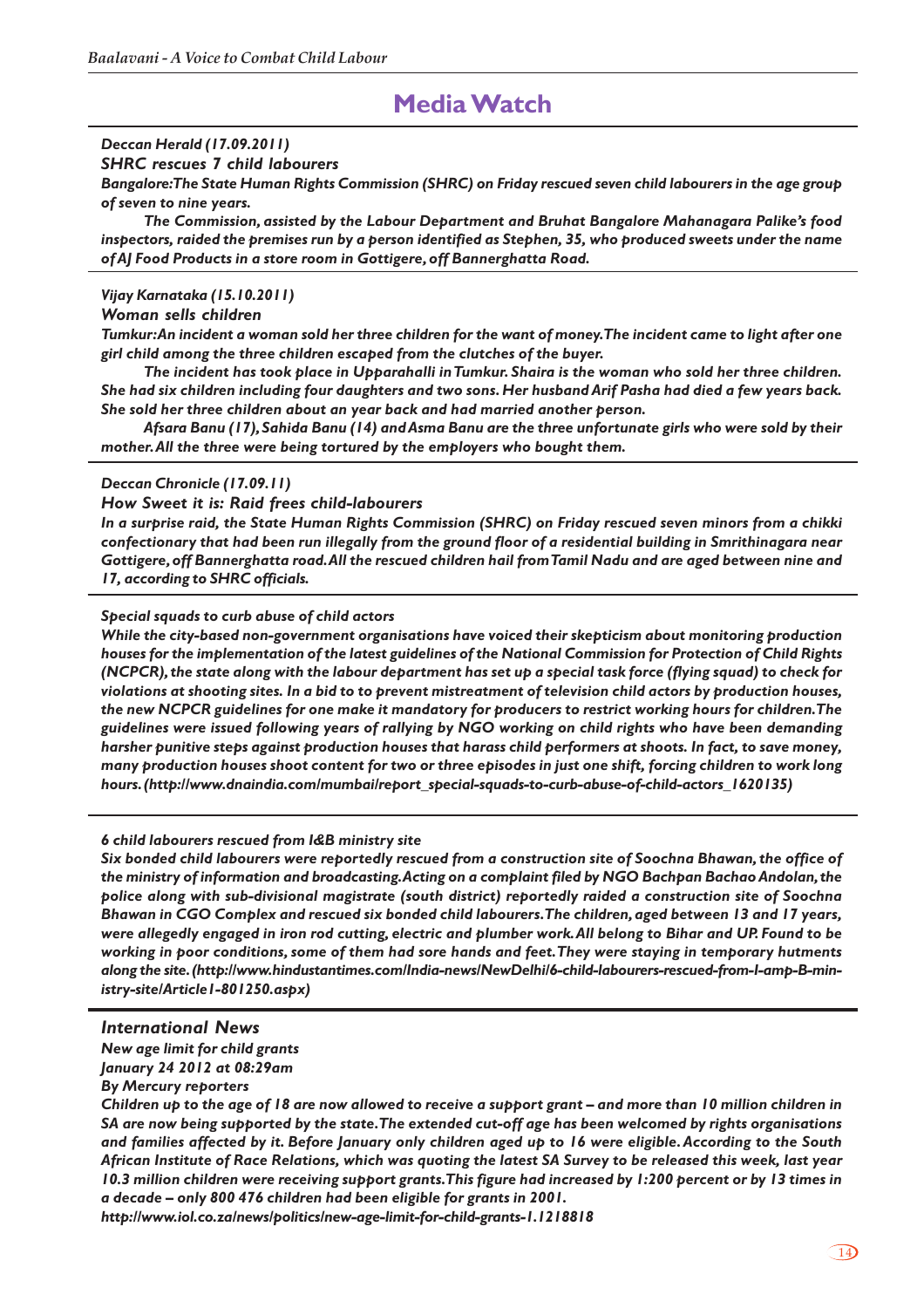### **International news on elimination of child labour**

#### **Awareness Raising Campaign Project**

**Eliminating the worst forms of child labour and providing educational opportunities**

#### **Recent activities**

Based on the positive experiences to date, the USDOL provided additional support to continue this regional initiative. While the overall objective remained the same, the second phase, which started in late 2004, focused on strengthening the regional alliance and mobilizing key parties to initiate relevant activities that use basic education and skills development to combat child labour.

The regional framework includes:

- · Development of a regional communication mechanism and web site
- · Activities to engage APEC as a regional body
- Publication of project experiences including the documentation and sharing of good practices
- · Research and mapping of opportunities on decent and productive work for young people above the minimum working age as a strategy against the worst forms of child labour

The project's second phase capitalized on the raised awareness and alliances to push for policy development that centres on improving access and quality of education to combat the worst forms of child labour. Local and national authorities were encouraged to take an integrated approach to combating child labour, promoting basic education and skills development as well as alleviating poverty. APEC representatives at country level have been, and continue to be, an important part of these efforts. Efforts to identify role model approaches and publicize them within APEC have been crucial to the project's success.

#### **Indonesia**

Increased dialogue and sharing of experiences between key ministries, social partners, donors and other key

parties has led to wider acceptance that the twin aims of Education For All and the elimination of child labour are crucial to national development. The State Planning Board organized a national conference on this theme. Following this, the publication of a new Medium-Term Development Plan and Poverty Reduction Strategy Paper both raised the need to tackle child labour. Provincial forums were organized to build stronger links between local structures concerned with child labour and education which stimulated a range of local follow-up activity. In one area, the local education office and a community organization launched a "Back to School" campaign for children who dropped out of education. An innovative research survey examined some of the long-term implications for children who drop out of school at an early age to work.

#### **Philippines**

Capitalizing on the strength of the national child labour and education task force of the first phase, the Alliance of Concerned Teachers, Employers' Confederation of the Philippines (ECOP), Educational Research and Development Assistance Foundation, and the Children's Laboratory for Drama in Education Foundation worked together to engage all the affected Regions.

The local child labour and education task forces developed in the first phase are being formally integrated into the legal structure of governance and service delivery. This has led to legislation and budget allocations which support investments in education to combat child labour. Community watch groups to monitor child labour cases and children's participation in schooling have also formed. ECOP mobilized employers to support skills training and apprenticeship for young people above the minimum working age.

## **Opportunities for NGOs**

#### **Ashoka's "Activating Empathy: Transforming Schools to Teach What Matters"**

Ashoka is launching a global initiative to ensure that children master empathy, enabling them to be effective citizens, leaders and trailblazers. A prize of \$110,000 in cash and similar prizes will be given to the participants. Last date for entering solution, or nominate an individual, organization, or partnership with a solution is before March 30, 2012.

**USAID, Government of Norway, Bill & Melinda Gates Foundation, Grand Challenges Canada, and DFID** have again come together to seek applications for the second round of Saving Lives at Birth Challenge, which offers seed funding and transition funding for innovative projects. The deadline to submit applications is 2 April 2012.

For further details e-mail us at**: editorsrc@yahoo.com**

The **World of Children Award** is dedicated to dramatically improving children's lives by identifying and recognizing extraordinary individuals who work on behalf of children in need. The World of Children Award sets the Gold Standard in child advocacy worldwide and to receive a World of Children Award today is to be honored with a coveted badge of merit. Awards will be presented at an annual ceremony held in New York City, USA, in October, 2012. Nomination Deadline is April 1, 2012.

15)